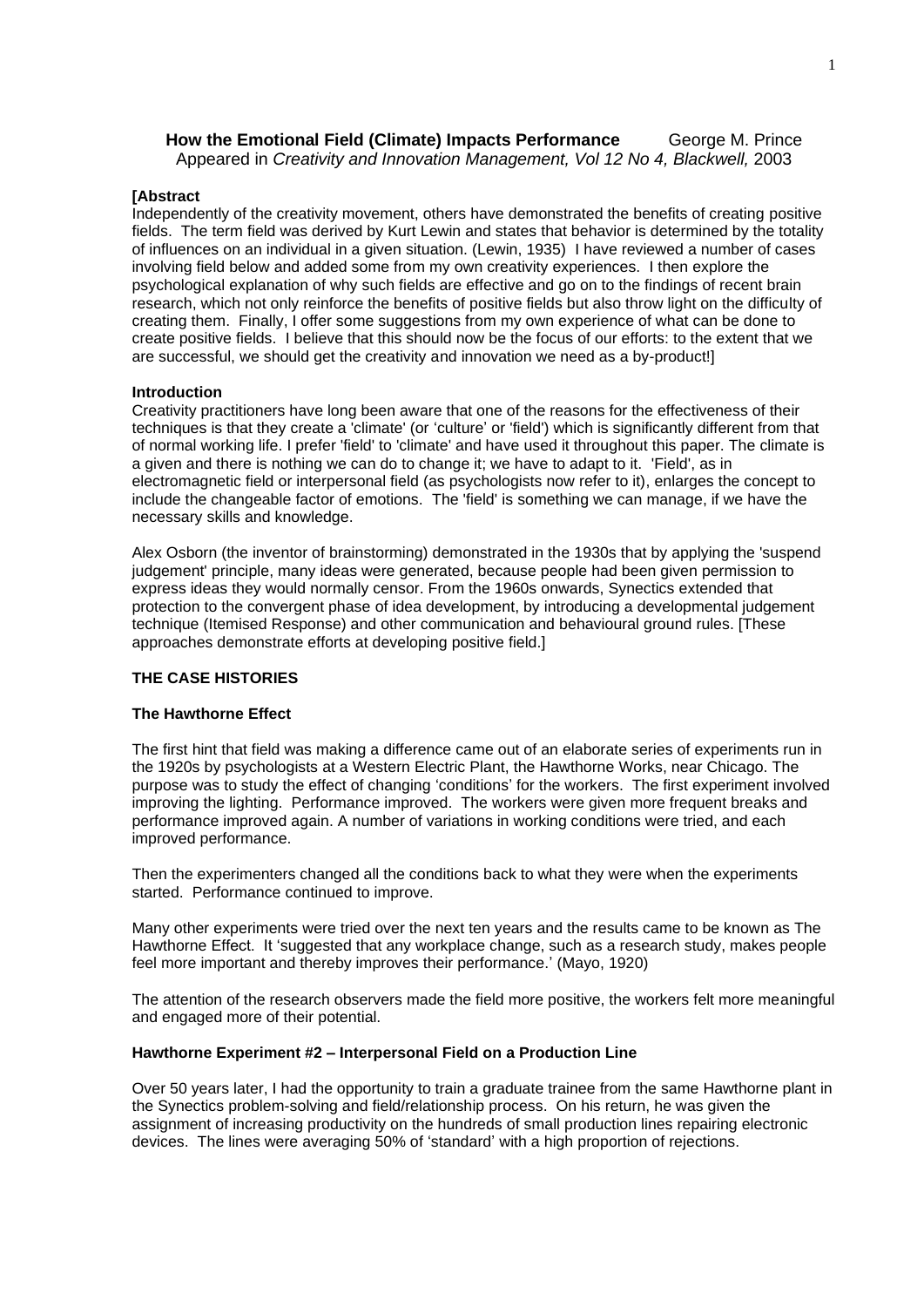Twelve lines were selected for an experiment. The eight women on each line were taught the problem-solving and field/relationship management process, and given the responsibility to improve their productivity.

In the plant hierarchy there was one supervisor for every four lines. The women's first request was that their supervisors be removed. Their criticism and contempt had created a toxic field. Their second request was that the quality control men be barred from personally returning rejections. The QC men made discounting comments when returning rejects and the resulting field was destructive. Then the teams focused on their own performance and interactions and within three month the experimental lines had reduced rejections to virtually zero and increased production 300% – substantially over standard.

## **Southwest Airlines**

A Texas company with 18 000 employees makes the interpersonal field of their company a primary concern. They call it their 'culture'. President Herb Kelleher believes that love really does make the business world go round and that laughter really is the best medicine for employee loyalty. (Quotations from Boal, 1997)

'Kelleher and other members of the senior management team believe that the relationship between Southwest and its people is the key to the airline's success.'

When strapped for cash in the early days, rather than sell one of their four planes or letting people go, employees said they could cut turnaround time from the industry standard one hour to about 15 minutes and they did, establishing a Southwest tradition that no other airline has ever approached. Today, Southwest employs just over 86 people per plane in an industry where the average is over 200.

Southwest has been profitable every year since 1972, including 1991 and 1992, when every other major airline lost money. \$1000 invested in the company in 1971 would be worth more than \$250 000 today.

'Herb Kelleher has done a remarkable job of crafting a unique culture [field] at Southwest Airlines through a combination of humour, altruism, concern for other people, and good old-fashioned straight talk,' says James Campbell Quick, a professor of management at the University of Texas.

## **Three Other Companies**

In *Maverick,* Ricardo Semler, a Brazilian CEO, reports on how he systematically increased respect and responsibility by giving more and more power and control to the rank and file in his company. He created a field of mutual respect. His company grew 600% in the first ten years of his continuing experiment (Semler, 1993)

In *The New Partnership,* Tom Melohn (1994) gave himself the title of Head Sweeper and tells how he methodically changed the field of the small manufacturing plant he purchased, from the traditional hierarchy to a system of high authority, respect and responsibility for each employee. His results are impressive: Sales up 28% each year, Pre-tax profit up 2400%, Productivity up 480%.

A third company's experience is described in a detailed application for the 'George Land World Class Innovator Award in 1997', which they won (Rodin, 1997). Marshall Industries was, in 1990, a large service company distributing industrial electronics. In that year Rob Rodin, the CEO, read an article by Dr. Deming about his 14 points. At the time, his company was organised and operated to foster internal competition. 'We paid everybody on an MBO incentive system. We put up lists and rated our people: who was number one, who was number ten, and so forth.'

They created and reinforced a field that brought out individual initiative to do one's best for him or herself. 'The MBO system encouraged and caused employees to distort the system in order to obtain personal and financial gain.'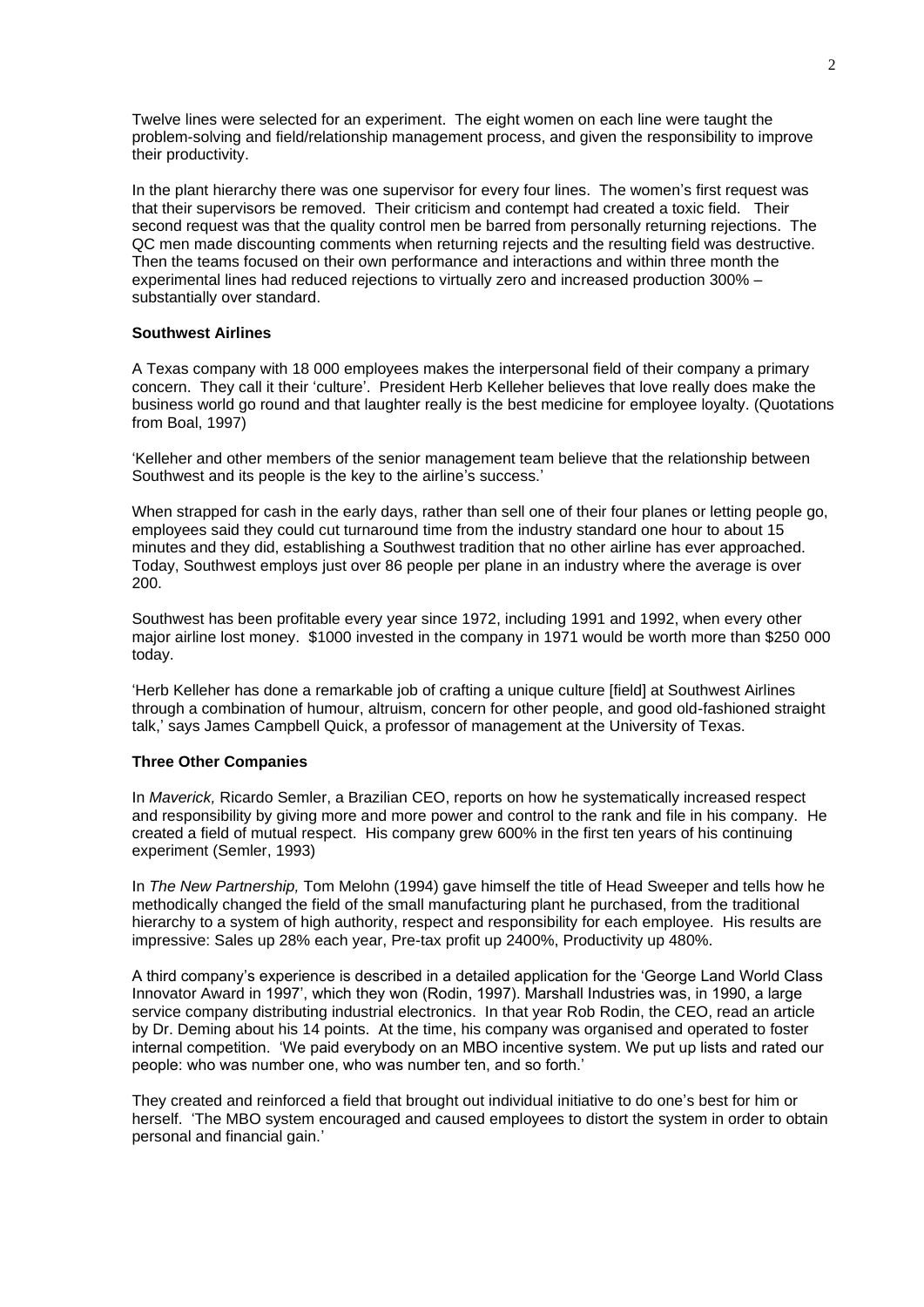But Rodin was so impressed with Deming's diametrically opposed philosophy that he became a Deming student, went to Deming courses, and consulted with anyone who had information about this different way of operating. (Deming, 1986)

'Deming's 14 points for transforming management rest on a single imperative, one that is totally alien to all-American love of competition and winning at all costs: Learn to live without enemies...getting a product to market requires the heroic co-operation of a lot of different people and departments. Treat them as valued friends rather than adversaries...a permanent and satisfactory relationship will save a ton of money in the long run.

'Deming is most lauded...for point number 8: Drive out fear. ...Deming alone, among all the management wizards, correctly identifies fear as the basis of all barriers to improving a company.' (Nancy K. Austin, 1991)

Rodin then began taking the actions that created a field that brought out a very different kind of behaviour. 'The fundamental and scary change that we made over a series of years was to take every one of our individual departments off their own M.B.O., off their own incentive programs and out of the commission environment*.* We put every single person, all 1 360 at Marshall industries, solely on salary and profit sharing. The amazing thing was that, on the day we took all of management (a thousand people who had been preparing for the change for one year) off the old system, we immediately received new levels of co-operation.

'Through this period our sales grew from \$530 million to \$1 billion. Our expenses are down, our days outstanding are down, our (staff) turnover went down by 50%, and our earnings doubled. More importantly, intangibles are up: customer satisfaction, morale, teamwork, efficiency, productivity, consistency and relationships.'

## **Two Teams at Union Carbide**

In 1981, I participated in an experiment to test the impact of fields at Union Carbide. Two teams of equal talent were formed. One received training in Brainstorming, an idea-getting system. The other was trained in Synectics, an idea-getting system that included instruction in maintaining a positive field.

They were given the same problem to work on: "How to introduce and market a new fertiliser that required some unusual procedures of application."

At the end of the problem solving period all participants voted on the ideas developed by both teams. Those developed by the 'field conscious' team were unanimous choices.

#### **Teams at the Harvard Graduate School of Design and MIT Sloan School**

In virtually the same experiment as at Union Carbide, teams were formed at these two graduate schools, in 1975 and 1984. One team had Brainstorming training, the other the idea-getting plus field management training of Synectics<sup>®</sup>.

At MIT the results were judged by faculty members. At Harvard, an outside jury of architects was used. In both instances the field conscious teams far outperformed their rivals.

#### **Pygmalion in the Classroom**

Cases of changes in the field dramatically improving results are not restricted to the business world. In education, Dr. Rosenthal, a psychologist at Harvard, told teachers he had developed a test to identify children who were about to 'break through' and become much better students. He gave the test and identified the students. At year's end, all had 'broken through' and were doing much better work. He then told the teachers that the test was not significant and he had selected the students at random (Rosenthal and Jacobson, 1992).

The interpersonal field of friendly attention, appreciation and expectation created by the teachers had brought out more of the students' potential.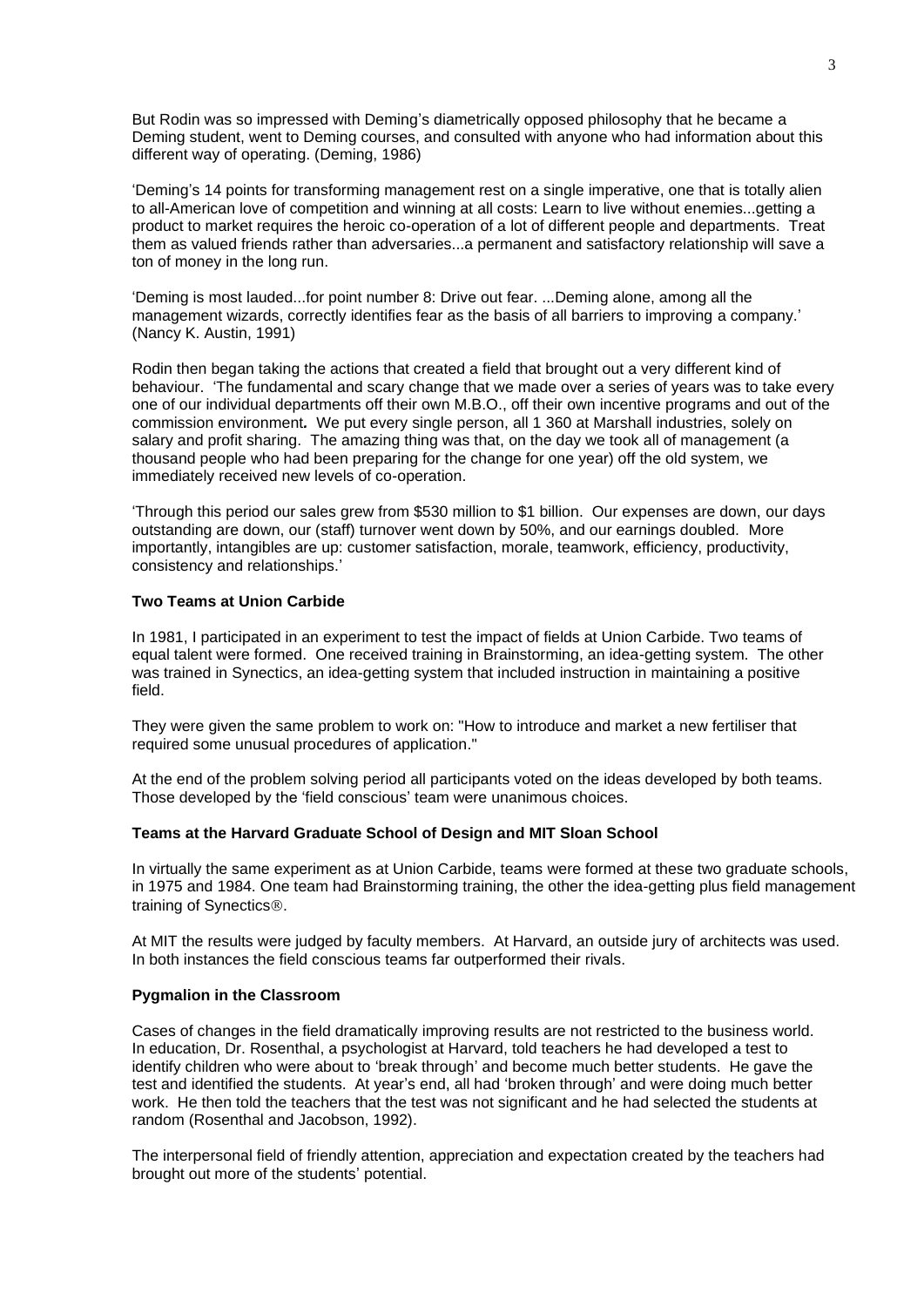#### **Interpersonal Field in Marriage**

The intimate relationship between the two people in a marriage is often the most important in their lives. Dr. John Gottman (1994) has conducted a longitudinal study of marriages to learn why they succeed or fail. He scientifically measured the emotional responses of the partners as they discussed their daily issues.

He found that if there is more than *one* negative moment for every *five* positive moments, the marriage will fail. Destructive fields are triggered by criticism, contempt, defensiveness, withdrawal and aggressiveness.

I believe that this same law of 5 positive interactions to 1 negative probably applies to *all* relationships, whether at home or in the workplace.

#### **THE PSYCHOLOGICAL BACKGROUND**

For over 50 years, pioneering psychologists have been assembling evidence that supports the critical importance of the field in individual well-being and ability to achieve.

## **The Need to be Meaningful**

From infancy to old age there is, in almost all of us, an ever-present need to be treated as persons who *matter*, who are meaningful. When that fails to happen it speaks to some deep part of us and we withdraw a part of ourselves as we raise our defence against hurt.

"The need to be seen, to be recognised, however it changes in the complexity of its form, may never change in its intensity. Meaning is, in its origins,...a survival activity. Meaning depends on someone who recognises you. *Not meaning*, by definition is utterly lonely. Well-fed, warm and free of disease, you may still perish if you cannot 'mean'." (Kegan, 1982)

There are important implications for equality/inequality. To be treated as an equal says to me that I am as meaningful as you. To be treated as less than equal says I am less meaningful and seems to lead to a degree of guardedness that makes my potential less available.

## **Negative Field and Babies**

In 1951 Dr. John Bowlby reported on the effect on infants of putting them in institutions where care was physically healthful but without tenderness and loving attention. In this field, the infants suffered permanent damage to IQ and their ability to relate to others. (Bowlby, 1951).

At about the same time, psychiatrist Dr. Harry Stack Sullivan was finding that infant and child development depended almost entirely on the interpersonal field created between infant and caregiver. When the caregiver lacks tenderness and appreciation, the child develops behaviour problems and fails to realise its potential for forming rewarding relationships. (Sullivan, 1953)

## **The Synectics Discovery**

From observation and analysis of thousands of creative problem-solving groups in business, it has become clear that when the unwritten laws governing relationships are ignored, it creates a field that brings out the least in participants. 'Those who relate through coercion, or disregard for the other person, create negative energy.' (Margaret Wheatley, 1994). The coercion or disregard does not have to be intentional – it is the perception of the recipient that is critical.

The vast majority of people in our culture are hypersensitive to *any* demeaning action; criticism, discounting, being found wanting, rejection, etc. – far more so than is commonly appreciated. Discovery of this law of 'discount/revenge' began with an amusing incident. The group was trying to devise a new, loss-proof stopper for a wide-mouthed Thermos bottle.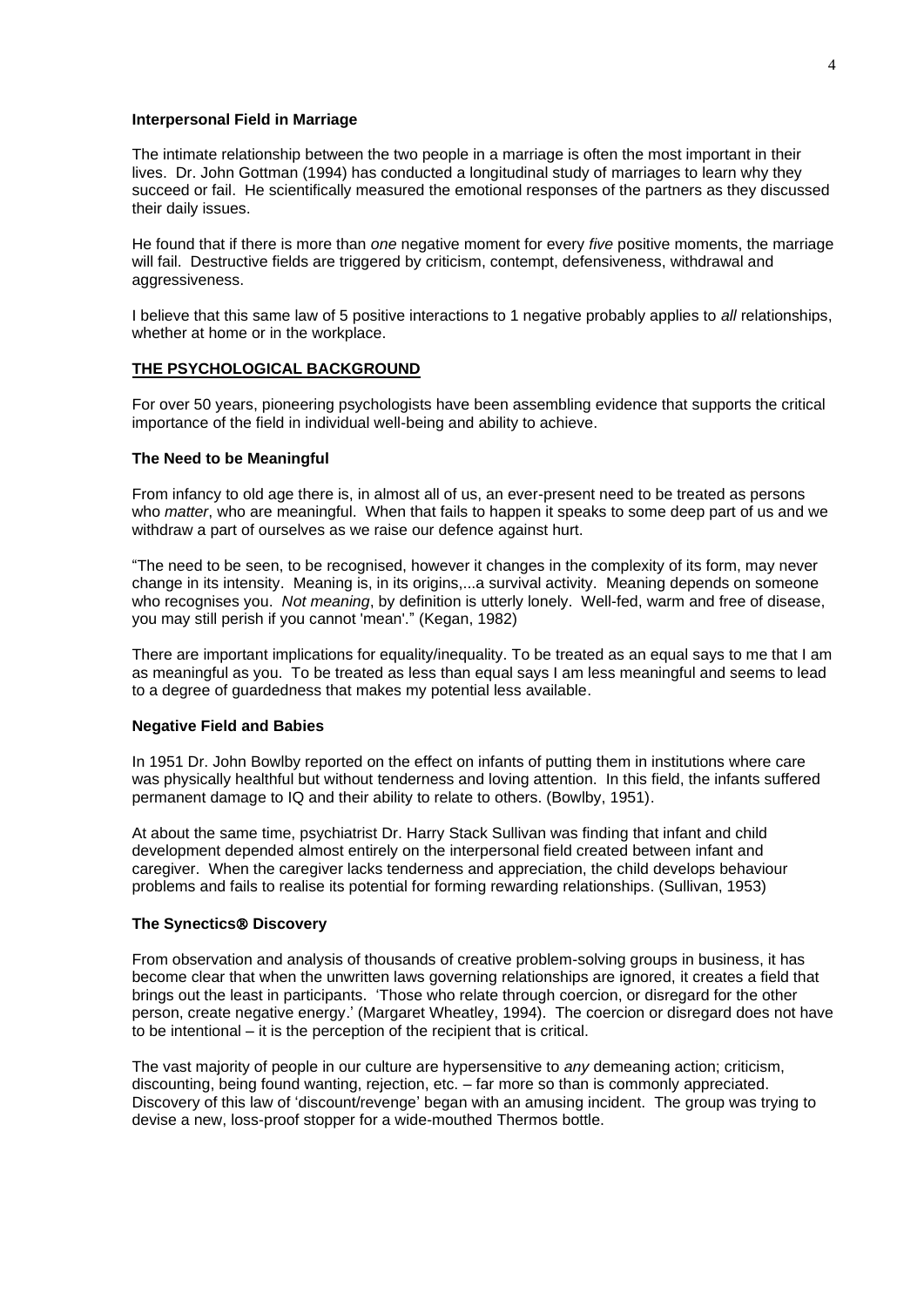About ten minutes into the session, one member jumped to his feet and said, 'I think I've got it !' He waved a hand over the top of the sample Thermos bottle and said, 'Suppose we took a thin sheet......' Another member of the group, the only woman, interrupted to say, 'That would be too expensive.'

We observers were puzzled: how could she know it would be too expensive, if she did not know what the idea was?

We later replayed the videotape. Earlier in the session, when the group was organising itself to work on the problem, we found the answer to her later behaviour. The man who had offered the 'thin sheet' idea had said to the woman, the only female in the group, 'Your handwriting is probably good, so why don't you be the note-taker for the group.'

She had perceived this as a discount, she told us, relegating her to be secretary of the group. She was aware of that, but her 'revenge' reaction came as a surprise to her.

At the time, we thought her reaction was perhaps a reflection of immaturity; a more mature person would not be so affected by an unintended discount. However, as we began to pay close attention to anything that might be perceived as a discount, we discovered that the negative reaction was all but universal – regardless of age or position. Usually there was some form of revenge, but on occasion, the discounted person simply withdrew from participation and support.

The next surprise was the great range of actions (or inactions) that were perceived as discounts. Any sort of slight or negative attention or lack of acknowledgement was enough to change the field and set the discount/revenge syndrome in motion. The great impact of discounts on field, and on performance has been largely ignored. The enormous significance of this discovery is still being borne out in recent brain research.

Given the unlimited opportunities for such unintended discounts in the everyday operations of businesses and other organisations, the extent of the destructive fields and the resultant defensiveness and lack of commitment by employees is hardly surprising.

Another surprise was the power of the reactions. The response is totally disproportionate to the provocation, which is often (usually?) unintended (as in the example given earlier). When a person feels discounted, they do their best to conceal any sign of its impact. However, by slowing the videotape replay it is possible to observe minute changes in expression and physical attitude, and it becomes clear that something significant has happened. It is likely that their next participation will be adversarial to the offender, even if that is destructive to the purpose of the meeting.

## **RECENT BRAIN RESEARCH**

Recent brain research throws some light on the source of these negative reactions and the reasons why defensive manoeuvres develop out of conscious awareness.

In the 1990s Joseph LeDoux, scientist at NYU, Michael Gazzanica, Daniel Siegel, and colleagues began to unravel the specific ways the brain deals with fear and anxiety. Incoming information from the senses is routed through an organ called the amygdala and its system. The information is scanned for two things: threat and possibilities for nurture – danger and love.

When the signal says danger, the system goes into emergency. It virtually by-passes the thinking part of the brain and goes into emotional fight or flight mode. Anxiety is triggered and an electrical/ chemical neural cascade in the brain produces a defensive action. (See also Goleman, 1995)

This defence system begins to develop in infancy. When the infant is left alone too long, it senses that it has been abandoned and goes into an emergency display of screams and wriggling to get attention. Nature, knowing that abandonment will lead to death and meaninglessness, has sensitised the infant to defend itself. An infant first experiences anxiety at about six months when s/he senses that he has been abandoned by Mother, or that Mother is gripped by anxiety, or when the infant is confronted with a stranger. (Kagan 1984)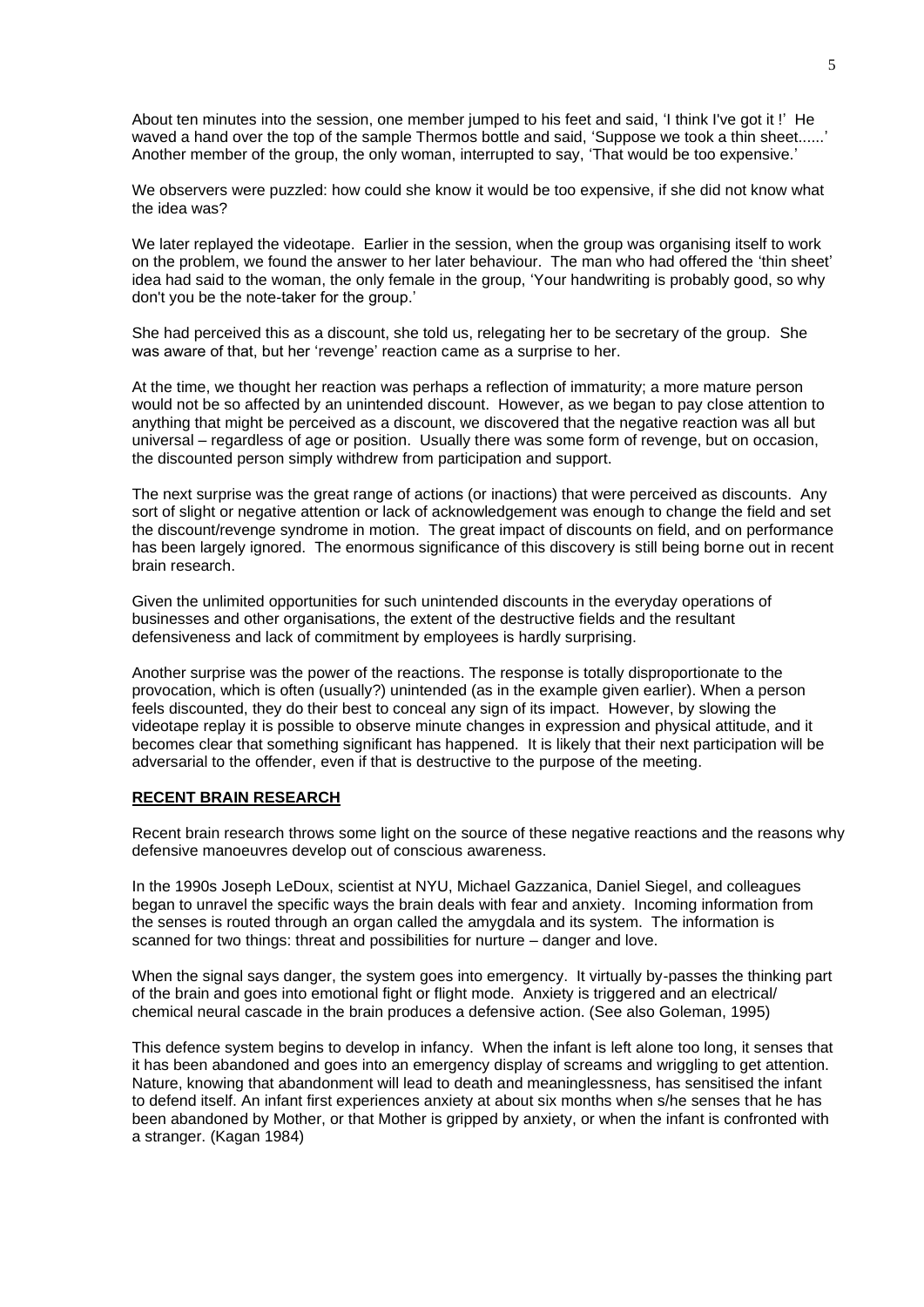This alarm and defence system does not discriminate. Any *slightest* threat and it goes into action. Any abuse or neglect triggers the cascade to defensive action. As instances of abuse or neglect are repeated, the neural cascade becomes hard-wired. The threat occurs, the behaviour happens without thought. As the infant matures, the brain continues to react to threat with anxiety, but this is a painful feeling and the brain develops 'foresight function'. It perceives threat and to avoid the dread feeling of anxiety it substitutes a defensive action. In the case of an infant, the initial defensive action is screaming and wriggling. This gradually evolves to going numb. When the 'more experienced' infant perceives threat of abandonment, its brain by-passes the screaming and goes directly to numb.

Defensive manoeuvres develop largely *out of conscious awareness* and we are often unmindful of what triggers a defensive reaction. Most of us have experienced the surprising rush of anger when, as we attempt pay for a purchase, the salesperson ignores us. Road rage and wife battering are extreme examples of inappropriate responses to a perceived threat to meaningfulness. Our internal field goes negative whenever meaningfulness is threatened. 'The brain, in other words, learns and stores many things in networks that function outside of conscious awareness….What a person is and what he or she thinks, feels and does, is by no stretch of the imagination influenced only by consciousness. Many of our thoughts feelings and actions take place automatically, with consciousness only coming to know them as they happen, if at all.' (LeDoux, *Synaptic Self,* p.10)

Think of a time when, in anger, you did something less than sensible. In anger, one's limbic (emotional) self is not cooperating with one's thinking self. One is not operating using his or her full talents. Consider the consequences of this reality: when, out of awareness, one suffers a discount, one begins to operate less than optimally. Then, consider the number of such discounts in the average work day. Fig 1 below lists 'negative behaviours' that people could experience as 'Actions that Convey Disrespect'.

Because the amygdala is *approximate* rather than precise, this limbic non-cooperation will be triggered whenever any event, even remotely, conveys 'you are unimportant', or that demeans, discounts; suggests that one does not matter; that one is meaningless. *Any action of control, domination, demand, repression, or imposed restrictions tends to set in motion this powerful counterforce.* Often neither party to the discount/revenge is aware that it is happening.

# **A POSSIBLE WAY FORWARD**

If we are all so hypersensitive to anything our 'infantile' emotional brain wrongly perceives as a threat, as both the brain research and Synectics research and experience suggest, how best can we go about ensuring that these defensive reactions do not occur? And when they do, how can we prevent them escalating into revenge cycles?

As a start, I have mapped out in Fig 1 some 'clues for reading a field" by listing on the left the actions that appear to trigger negative actions and hence move toward disorder in the field; and conversely those positive behaviours that move toward co-operation and synergy. (In addition, the positive behaviours also promote – as a bonus? – creativity and effective innovation.)

Many of these are self-evidently positive or negative, but a significant number of the negative ones are generally considered to be acceptable and indeed productive behaviours in our society. Thus to challenge, disagree and argue are thought to be ways of achieving a high level of rigour in our thinking. To ask questions is a normal way of obtaining information and clarification. Even to 'make fun of' is 'only a joke'.

As transmitters of the message, we need to be aware that each of these behaviours has a hidden emotional charge, which is likely to have a negative effect (however positively intended). We then have to substitute ways of achieving the desired result, *without* the negative emotional impact. As recipients, our task is more difficult because our negative reactions are out of our immediate awareness and control. Even so, there are skills in the positive category that can be developed to neutralise the negative reaction – for example, the use of Paraphrase buys time to check whether the message we are reacting to is really what was intended.